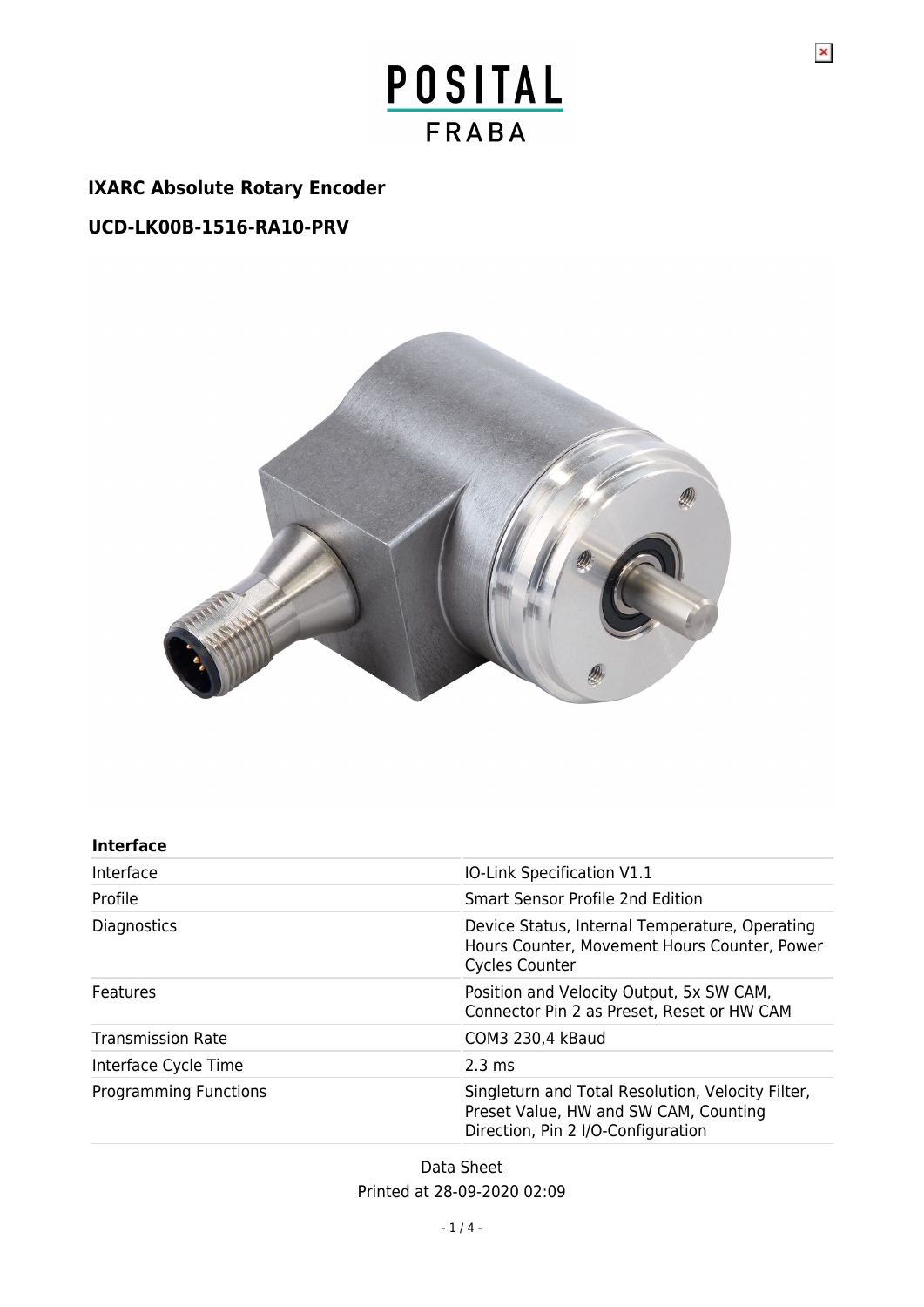$\pmb{\times}$ 

#### **Electrical Data**

| Supply Voltage                     | 18 - 32 VDC      |  |
|------------------------------------|------------------|--|
| Start-Up Time                      | $<$ 1 s          |  |
| <b>Reverse Polarity Protection</b> | Yes              |  |
| <b>Short Circuit Protection</b>    | Yes              |  |
| <b>EMC: Emitted Interference</b>   | DIN EN 61000-6-4 |  |
| <b>EMC: Noise Immunity</b>         | DIN EN 61000-6-2 |  |
| <b>MTTF</b>                        | 283 years @40 °C |  |

#### **Sensor**

| Technology                   | Magnetic                                                     |  |
|------------------------------|--------------------------------------------------------------|--|
| <b>Resolution Singleturn</b> | 16 bit                                                       |  |
| <b>Resolution Multiturn</b>  | 15 bit                                                       |  |
| Multiturn Technology         | Self powered magnetic pulse counter (no battery,<br>no gear) |  |
| Accuracy (INL)               | $\pm 0.0878$ ° ( $\leq 12$ bit)                              |  |
| Sense Signal (Default)       | Clockwise shaft movement (front view on shaft)               |  |
| Code                         | Binary                                                       |  |

## **Environmental Specifications**

| Protection Class (Shaft)     | IP <sub>65</sub>                     |  |
|------------------------------|--------------------------------------|--|
| Protection Class (Housing)   | IP <sub>65</sub>                     |  |
| <b>Operating Temperature</b> | $-40$ °C (-40 °F) - +85 °C (+185 °F) |  |
| Humidity                     | 98% RH, no condensation              |  |

#### **Mechanical Data**

| <b>Housing Material</b>                                      | Steel                                                                     |  |
|--------------------------------------------------------------|---------------------------------------------------------------------------|--|
| <b>Housing Coating</b>                                       | Cathodic corrosion protection (>720 hrs salt<br>spray resistance)         |  |
| Flange Type                                                  | Synchro, ø 36 mm                                                          |  |
| <b>Flange Material</b>                                       | Aluminum                                                                  |  |
| Shaft Type                                                   | Solid, Length $= 11.5$ mm                                                 |  |
| Shaft Diameter                                               | $\emptyset$ 6 mm (0.24")                                                  |  |
| <b>Shaft Material</b>                                        | Stainless Steel V2A (1.4305, 303)                                         |  |
| Max. Shaft Load                                              | Axial 40 N, Radial 110 N                                                  |  |
| Minimum Mechanical Lifetime<br>(10^8 revolutions with Fa/Fr) | 40 (20 N / 40 N), 14 (40 N / 60 N), 10 (40 N / 80<br>N), 6 (40 N / 110 N) |  |
| <b>Friction Torque</b>                                       | £ 3 Ncm @ 20 °C (4.2 oz-in @ 68 °F)                                       |  |

Printed at 28-09-2020 02:09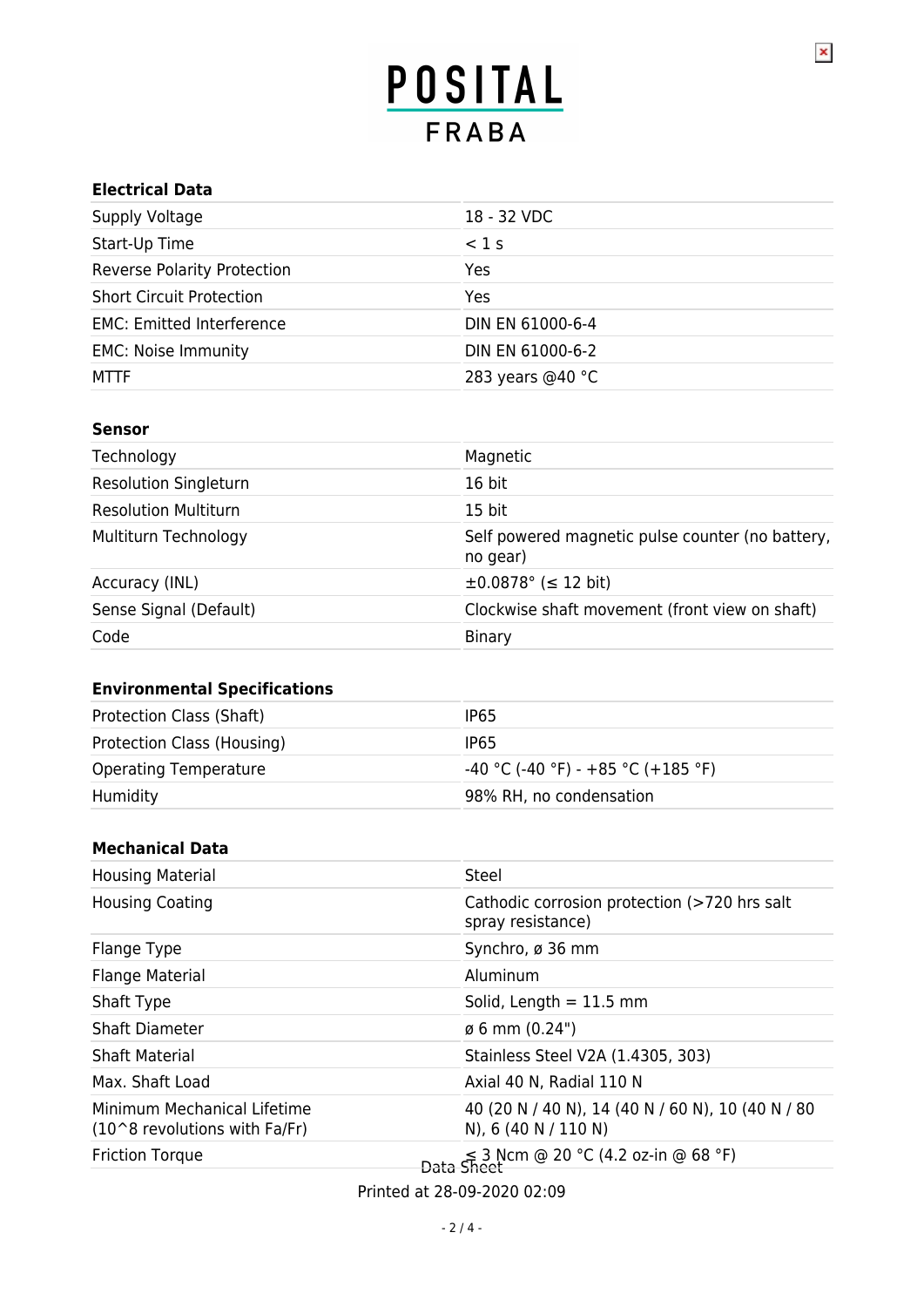$\pmb{\times}$ 

| Max. Permissible Mechanical Speed | $\leq$ 12000 1/min                           |  |
|-----------------------------------|----------------------------------------------|--|
| <b>Shock Resistance</b>           | $\leq$ 100 g (half sine 6 ms, EN 60068-2-27) |  |
| <b>Permanent Shock Resistance</b> | $\leq$ 10 g (half sine 16 ms, EN 60068-2-29) |  |
| <b>Vibration Resistance</b>       | $\leq$ 10 g (10 Hz - 1000 Hz, EN 60068-2-6)  |  |
| Length                            | 39 mm (1.54")                                |  |
| Weight                            | 190 g (0.42 lb)                              |  |

#### **Electrical Connection**

| <b>Connection Orientation</b> | Radial                              |
|-------------------------------|-------------------------------------|
| Connector                     | M12, Male, 5 pin, a coded, with LED |

#### **Product Life Cycle**

| Product Life Cycle | New          |
|--------------------|--------------|
| Approval           | $CE + cULus$ |

#### **Connection Plan**

| SIGNAL                 | <b>CONNECTOR</b> | <b>PIN NUMBER</b> |
|------------------------|------------------|-------------------|
| Power Supply           | Connector 1      |                   |
| <b>GND</b>             | Connector 1      |                   |
| Digital Input / Output | Connector 1      |                   |
| IO-Link C/Q            | Connector 1      | 4                 |
| Not Connected          | Connector 1      |                   |

## Connector-View on Encoder **Dimensional Drawing**

## [2D Drawing](http://direct.posital.com/en/system/webservices/product-drawing.php?i1=aHR0cHM6Ly93d3cucG9zaXRhbC5jb20vbWVkaWEvcG9zaXRhbF9mc2ltZy9kcmF3aW5nLW1jZC1yYTEwLXEzYS1uXzk1MHhYLnBuZw==&i2=aHR0cHM6Ly93d3cucG9zaXRhbC5jb20vbWVkaWEvcG9zaXRhbF9mc2ltZy9kcmF3aW5nLW1jLTMtY3ItMzIwLXN6bS1ubm4xMmItbi1wcnYtbF85NTB4WC5wbmc=&i3=&p=VUNELUxLMDBCLTE1MTYtUkExMC1QUlY=)

#### **Accessories**

Connectors & Cables POS M12 5pin-A Female+5m PUR Cable POS M12 5pin-A Female+2m PUR Cable POS M12 5pin-A Female+10m PUR Cable M12, 5pin A-Coded, Female More Couplings Coupling Bellow Type-06-06 Coupling Bellow Type-06-10 Coupling Bellow Type-06-08 Coupling Bellow Type-06-(3/8")

Data Sheet Printed at 28-09-2020 02:09